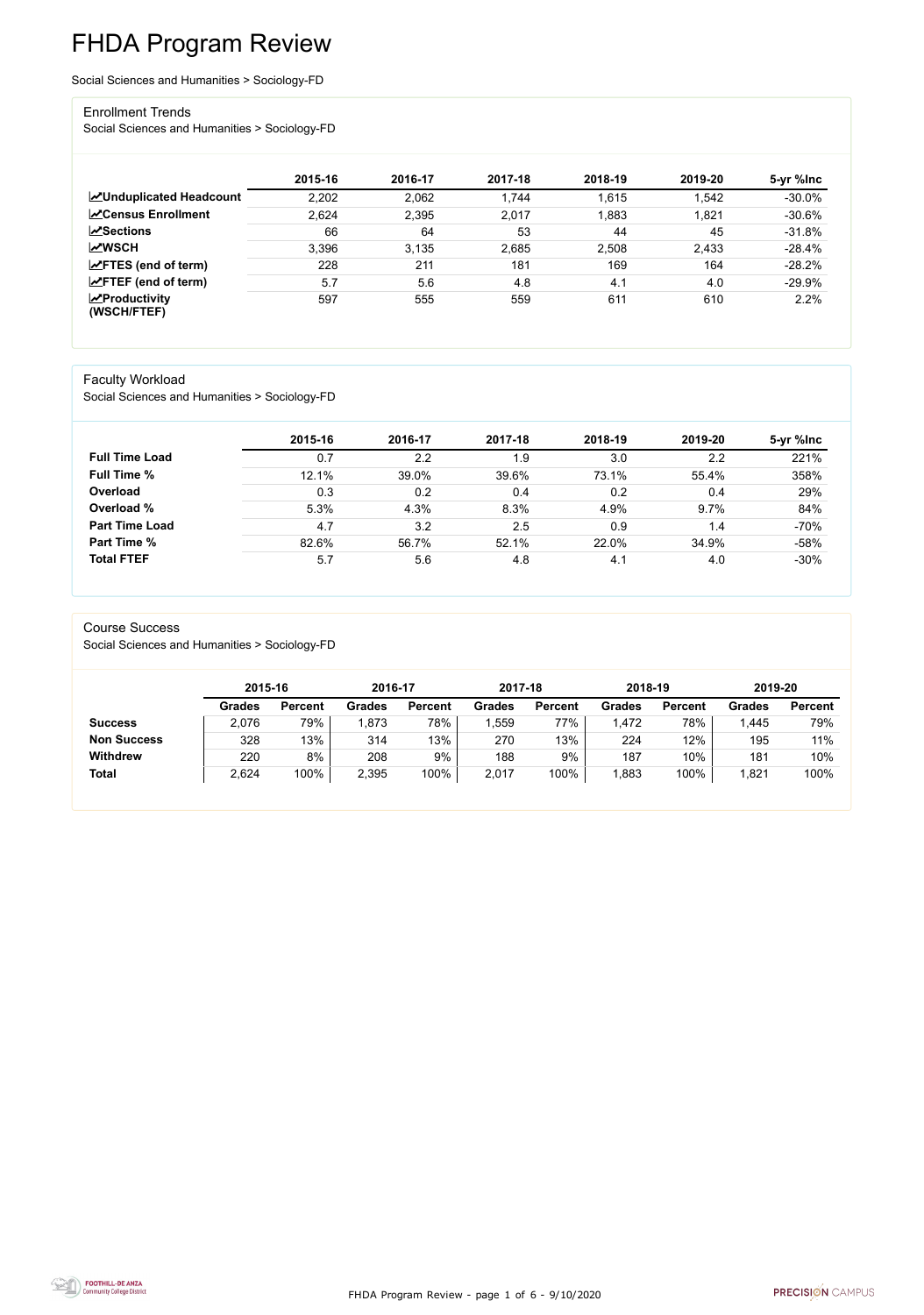FHDA Program Review - page 2 of 6 - 9/10/2020



### Course Success for African American, Latinx, and Filipinx Students

### Course Success for Asian, Native American, Pacific Islander, White, and Decline to State Students

|                    | 2015-16       |                | 2016-17       |                | 2017-18       |                | 2018-19       |                | 2019-20 |                |
|--------------------|---------------|----------------|---------------|----------------|---------------|----------------|---------------|----------------|---------|----------------|
|                    | <b>Grades</b> | <b>Percent</b> | <b>Grades</b> | <b>Percent</b> | <b>Grades</b> | <b>Percent</b> | <b>Grades</b> | <b>Percent</b> | Grades  | <b>Percent</b> |
| <b>Success</b>     | 960           | 76%            | 831           | 74%            | 707           | 73%            | 665           | 71%            | 680     | 73%            |
| <b>Non Success</b> | 180           | 14%            | 185           | 16%            | 162           | 17%            | 154           | 17%            | 132     | 14%            |
| <b>Withdrew</b>    | 122           | 10%            | 112           | 10%            | 95            | 10%            | 113           | 12%            | 118     | 13%            |
| <b>Total</b>       | .262          | 100%           | 1.128         | 100%           | 964           | 100%           | 932           | 100%           | 930     | 100%           |

|                    | 2015-16       |                | 2016-17       |                | 2017-18 |                | 2018-19       |                | 2019-20       |                |
|--------------------|---------------|----------------|---------------|----------------|---------|----------------|---------------|----------------|---------------|----------------|
|                    | <b>Grades</b> | <b>Percent</b> | <b>Grades</b> | <b>Percent</b> | Grades  | <b>Percent</b> | <b>Grades</b> | <b>Percent</b> | <b>Grades</b> | <b>Percent</b> |
| <b>Success</b>     | .116          | 82%            | 1,042         | 82%            | 852     | 81%            | 807           | 85%            | 765           | 86%            |
| <b>Non Success</b> | 148           | 11%            | 129           | 10%            | 108     | 10%            | 70            | 7%             | 63            | 7%             |
| <b>Withdrew</b>    | 98            | 7%             | 96            | 8%             | 93      | 9%             | 74            | 8%             | 63            | 7%             |
| <b>Total</b>       | 1,362         | 100%           | ,267          | 100%           | ,053    | 100%           | 951           | 100%           | 891           | 100%           |
|                    |               |                |               |                |         |                |               |                |               |                |

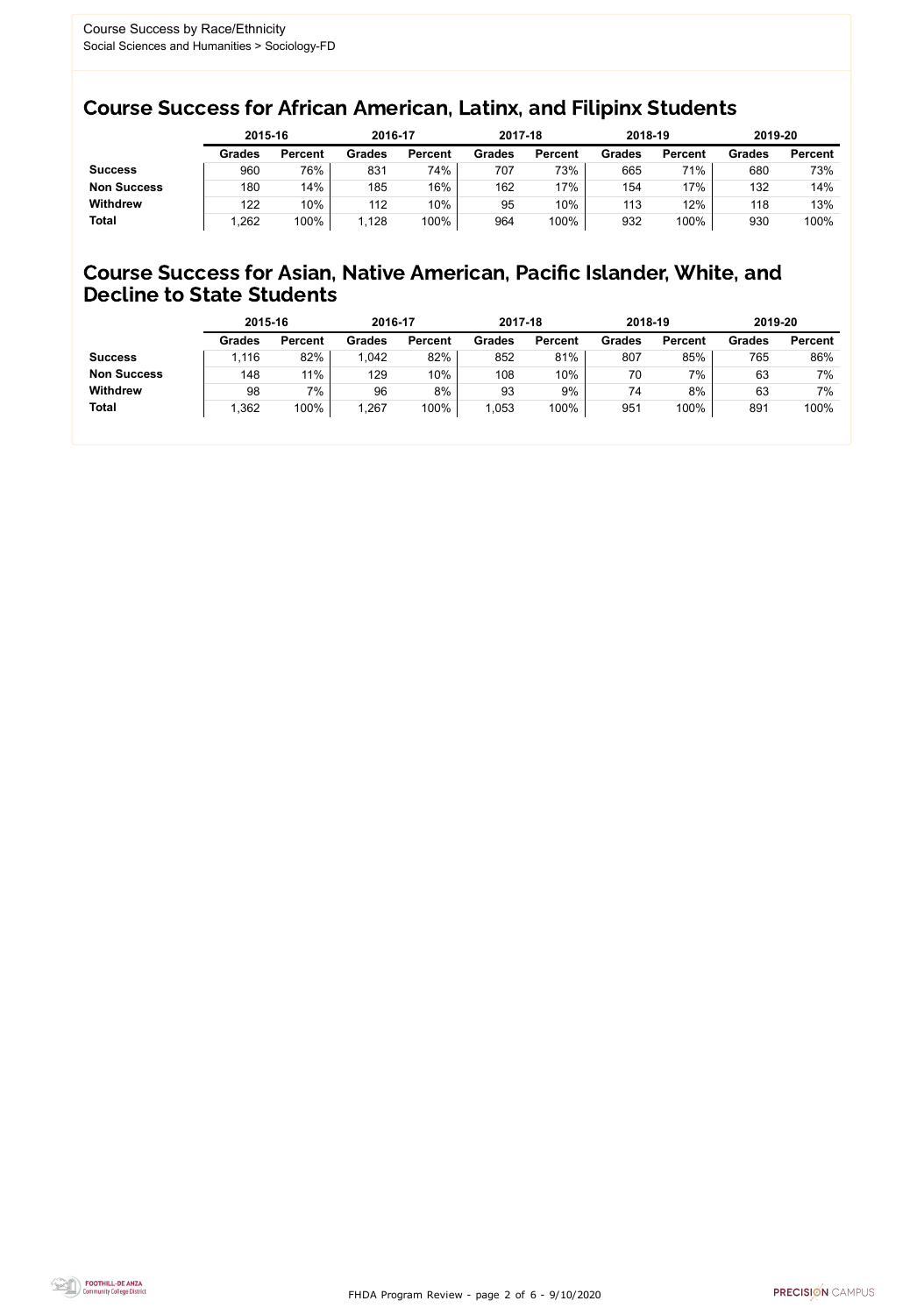FHDA Program Review - page 3 of 6 - 9/10/2020



Some courses may continue to be listed but no longer have data due to renumbering or because the course was not offered in the past five years.



### by Gender

|                     | 2015-16 |                |       | 2016-17        |       | 2017-18        | 2018-19 |                | 2019-20 |                |
|---------------------|---------|----------------|-------|----------------|-------|----------------|---------|----------------|---------|----------------|
|                     | Enr     | <b>Percent</b> | Enr   | <b>Percent</b> | Enr   | <b>Percent</b> | Enr     | <b>Percent</b> | Enr     | <b>Percent</b> |
| <b>Female</b>       | 1,533   | 58%            | 1,435 | 60%            | 1,175 | 58%            | 1,173   | 62%            | 1,132   | 62%            |
| <b>Male</b>         | 1,078   | 41%            | 952   | 40%            | 831   | 41%            | 700     | 37%            | 676     | 37%            |
| <b>Non-Binary</b>   |         | 0%             |       | $0\%$          |       | $0\%$          |         | $0\%$          |         | 0%             |
| <b>Not Reported</b> | 13      | 0%             |       | $0\%$          | 11    | $1\%$          |         | 0%             | 12      | 1%             |
| <b>Total</b>        | 2,624   | 100%           | 2,395 | 100%           | 2,017 | 100%           | 883,    | 100%           | 1,821   | 100%           |

## by Ethnicity

|                         | 2015-16 |                |       | 2016-17        |       | 2017-18        | 2018-19 |                | 2019-20 |                |
|-------------------------|---------|----------------|-------|----------------|-------|----------------|---------|----------------|---------|----------------|
|                         | Enr     | <b>Percent</b> | Enr   | <b>Percent</b> | Enr   | <b>Percent</b> | Enr     | <b>Percent</b> | Enr     | <b>Percent</b> |
| <b>African American</b> | 113     | 4%             | 110   | 5%             | 92    | 5%             | 87      | 5%             | 75      | 4%             |
| <b>Asian</b>            | 971     | 37%            | 897   | 37%            | 738   | 37%            | 687     | 36%            | 663     | 36%            |
| <b>Filipinx</b>         | 199     | 8%             | 212   | 9%             | 184   | 9%             | 139     | 7%             | 116     | 6%             |
| Latinx                  | 950     | 36%            | 806   | 34%            | 688   | 34%            | 706     | 37%            | 739     | 41%            |
| <b>Native American</b>  | 9       | $0\%$          | 9     | $0\%$          | 5     | $0\%$          | 6       | $0\%$          | 3       | $0\%$          |
| <b>Pacific Islander</b> | 16      | 1%             | 27    | $1\%$          | 26    | $1\%$          | 23      | $1\%$          | 13      | $1\%$          |
| White                   | 337     | 13%            | 308   | 13%            | 263   | 13%            | 216     | 11%            | 190     | 10%            |
| <b>Decline to State</b> | 29      | $1\%$          | 26    | $1\%$          | 21    | $1\%$          | 19      | $1\%$          | 22      | $1\%$          |
| <b>Total</b>            | 2,624   | 100%           | 2,395 | 100%           | 2,017 | 100%           | 1,883   | 100%           | 1,821   | 100%           |

## by Age

|              | 2015-16 |                | 2016-17 |                | 2017-18 |                | 2018-19 |                | 2019-20 |                |
|--------------|---------|----------------|---------|----------------|---------|----------------|---------|----------------|---------|----------------|
|              | Enr     | <b>Percent</b> | Enr     | <b>Percent</b> | Enr     | <b>Percent</b> | Enr     | <b>Percent</b> | Enr     | <b>Percent</b> |
| 19 or less   | 903     | 34%            | 775     | 32%            | 533     | 26%            | 617     | 33%            | 608     | 33%            |
| $20 - 24$    | ,416    | 54%            | 1,332   | 56%            | 1,198   | 59%            | 983     | 52%            | 908     | 50%            |
| 25-39        | 270     | 10%            | 263     | 11%            | 256     | 13%            | 264     | 14%            | 276     | 15%            |
| $40 +$       | 35      | $1\%$          | 25      | $1\%$          | 30      | $1\%$          | 19      | $1\%$          | 29      | 2%             |
| <b>Total</b> | 2,624   | 100%           | 2,395   | 100%           | 2,017   | 100%           | .883    | 100%           | 1,821   | 100%           |

### by Education Level

|                           | 2015-16 |                |       | 2016-17        |       | 2017-18        | 2018-19 |                | 2019-20 |                |
|---------------------------|---------|----------------|-------|----------------|-------|----------------|---------|----------------|---------|----------------|
|                           | Enr     | <b>Percent</b> | Enr   | <b>Percent</b> | Enr   | <b>Percent</b> | Enr     | <b>Percent</b> | Enr     | <b>Percent</b> |
| <b>Bachelor or higher</b> | 31      | $1\%$          | 45    | 2%             | 44    | 2%             | 36      | 2%             | 41      | 2%             |
| <b>Associate</b>          | 38      | 1%             | 25    | $1\%$          | 40    | 2%             | 25      | $1\%$          | 27      | $1\%$          |
| <b>HS/Equivalent</b>      | 2,421   | 92%            | 2,185 | 91%            | 1,823 | 90%            | 1,726   | 92%            | 1,658   | 91%            |
| <b>All Other</b>          | 134     | 5%             | 140   | $6\%$          | 110   | 5%             | 96      | 5%             | 95      | 5%             |
| <b>Total</b>              | 2,624   | 100%           | 2,395 | 100%           | 2,017 | 100%           | ,883    | 100%           | 1,821   | 100%           |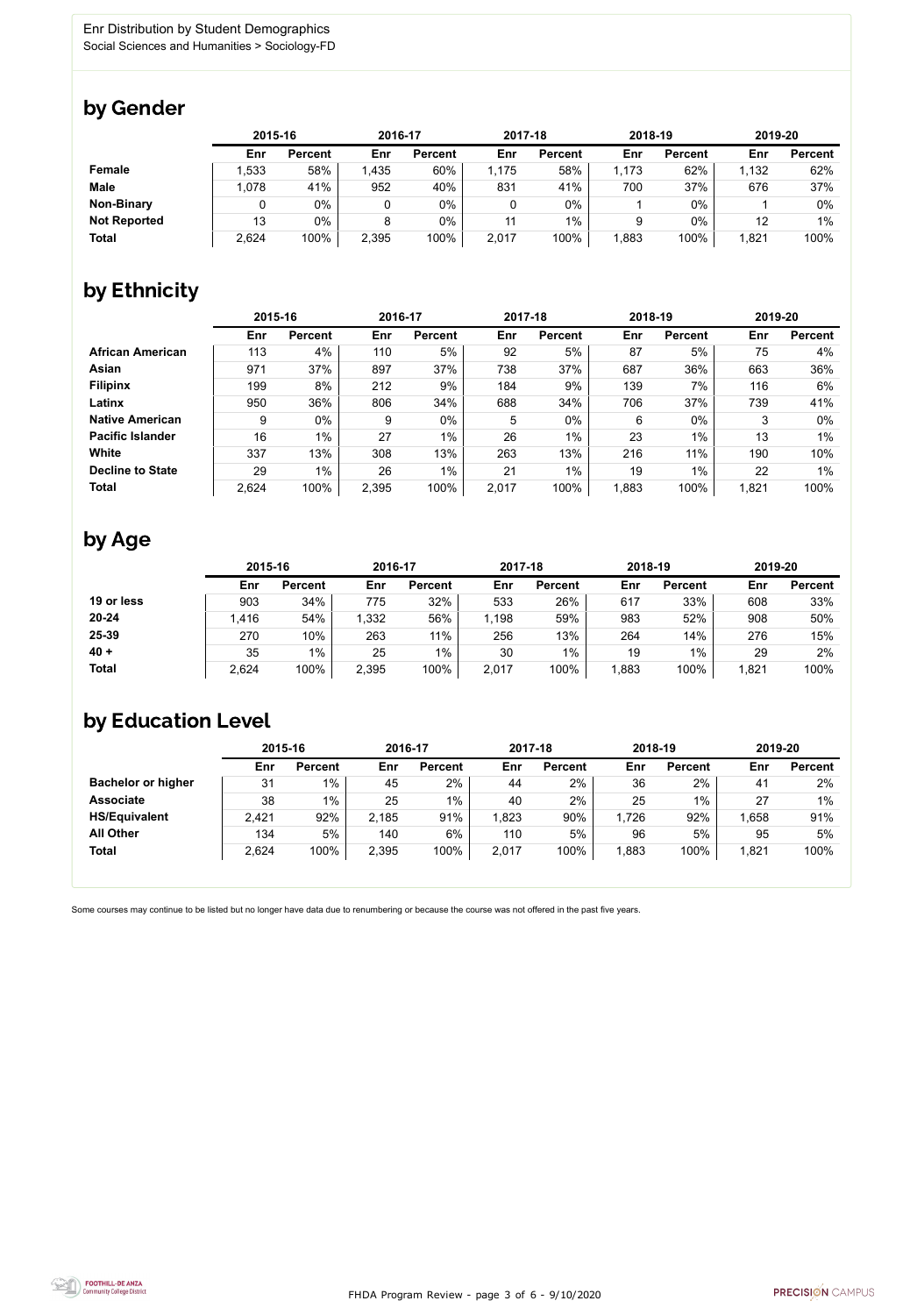FHDA Program Review - page 4 of 6 - 9/10/2020



### Success Rates by Gender Social Sciences and Humanities > Sociology-FD

|                     |                | 2019-20        |                    |                |                 |                |               |                |  |  |  |  |  |  |
|---------------------|----------------|----------------|--------------------|----------------|-----------------|----------------|---------------|----------------|--|--|--|--|--|--|
|                     | <b>Success</b> |                | <b>Non Success</b> |                | <b>Withdrew</b> |                | <b>Total</b>  |                |  |  |  |  |  |  |
|                     | <b>Grades</b>  | <b>Percent</b> | <b>Grades</b>      | <b>Percent</b> | <b>Grades</b>   | <b>Percent</b> | <b>Grades</b> | <b>Percent</b> |  |  |  |  |  |  |
| Female              | 897            | 79%            | 118                | 10%            | 117             | 10%            | 1,132         | 100%           |  |  |  |  |  |  |
| <b>Male</b>         | 539            | 80%            | 75                 | 11%            | 62              | 9%             | 676           | 100%           |  |  |  |  |  |  |
| <b>Non-Binary</b>   |                | 100%           |                    | $0\%$          | 0               | $0\%$          |               | 100%           |  |  |  |  |  |  |
| <b>Not Reported</b> | 8              | 67%            | $\overline{2}$     | 17%            |                 | 17%            | 12            | 100%           |  |  |  |  |  |  |
| All                 | 1,445          | 79%            | 195                | 11%            | 181             | 10%            | 1,821         | 100%           |  |  |  |  |  |  |

|                     |               | 2018-19                              |               |                |               |                |               |                |  |  |  |  |  |  |
|---------------------|---------------|--------------------------------------|---------------|----------------|---------------|----------------|---------------|----------------|--|--|--|--|--|--|
|                     |               | <b>Non Success</b><br><b>Success</b> |               |                |               |                | <b>Total</b>  |                |  |  |  |  |  |  |
|                     | <b>Grades</b> | <b>Percent</b>                       | <b>Grades</b> | <b>Percent</b> | <b>Grades</b> | <b>Percent</b> | <b>Grades</b> | <b>Percent</b> |  |  |  |  |  |  |
| <b>Female</b>       | 940           | 80%                                  | 119           | 10%            | 114           | 10%            | 1,173         | 100%           |  |  |  |  |  |  |
| <b>Male</b>         | 525           | 75%                                  | 102           | 15%            | 73            | 10%            | 700           | 100%           |  |  |  |  |  |  |
| <b>Non-Binary</b>   | 0             | 0%                                   |               | 100%           | υ             | $0\%$          |               | 100%           |  |  |  |  |  |  |
| <b>Not Reported</b> |               | 78%                                  | 2             | 22%            | υ             | $0\%$          | 9             | 100%           |  |  |  |  |  |  |
| All                 | 1,472         | 78%                                  | 224           | 12%            | 187           | 10%            | .883          | 100%           |  |  |  |  |  |  |

|                     |               | 2017-18                                                                 |               |                |               |                |               |                |  |  |  |  |  |
|---------------------|---------------|-------------------------------------------------------------------------|---------------|----------------|---------------|----------------|---------------|----------------|--|--|--|--|--|
|                     |               | <b>Withdrew</b><br><b>Total</b><br><b>Non Success</b><br><b>Success</b> |               |                |               |                |               |                |  |  |  |  |  |
|                     | <b>Grades</b> | <b>Percent</b>                                                          | <b>Grades</b> | <b>Percent</b> | <b>Grades</b> | <b>Percent</b> | <b>Grades</b> | <b>Percent</b> |  |  |  |  |  |
| <b>Female</b>       | 925           | 79%                                                                     | 147           | 13%            | 103           | 9%             | 1,175         | 100%           |  |  |  |  |  |
| <b>Male</b>         | 626           | 75%                                                                     | 121           | 15%            | 84            | 10%            | 831           | 100%           |  |  |  |  |  |
| <b>Non-Binary</b>   | 0             | N/A                                                                     | 0             | N/A            | 0             | N/A            | 0             | 100%           |  |  |  |  |  |
| <b>Not Reported</b> | 8             | 73%                                                                     | 2             | 18%            |               | 9%             | 11            | 100%           |  |  |  |  |  |
| All                 | ,559          | 77%                                                                     | 270           | 13%            | 188           | 9%             | 2,017         | 100%           |  |  |  |  |  |

|                     |               | 2016-17                              |               |                |                 |                |               |                |  |  |
|---------------------|---------------|--------------------------------------|---------------|----------------|-----------------|----------------|---------------|----------------|--|--|
|                     |               | <b>Non Success</b><br><b>Success</b> |               |                | <b>Withdrew</b> |                | <b>Total</b>  |                |  |  |
|                     | <b>Grades</b> | <b>Percent</b>                       | <b>Grades</b> | <b>Percent</b> | <b>Grades</b>   | <b>Percent</b> | <b>Grades</b> | <b>Percent</b> |  |  |
| Female              | 1,159         | 81%                                  | 170           | 12%            | 106             | 7%             | 1,435         | 100%           |  |  |
| <b>Male</b>         | 706           | 74%                                  | 144           | 15%            | 102             | 11%            | 952           | 100%           |  |  |
| <b>Non-Binary</b>   | 0             | N/A                                  |               | N/A            | 0               | N/A            |               | 100%           |  |  |
| <b>Not Reported</b> | 8             | 100%                                 |               | $0\%$          | 0               | $0\%$          | 8             | 100%           |  |  |
| All                 | 1,873         | 78%                                  | 314           | 13%            | 208             | 9%             | 2,395         | 100%           |  |  |

|                     |               | 2015-16                              |               |                |                 |                |               |                |  |  |
|---------------------|---------------|--------------------------------------|---------------|----------------|-----------------|----------------|---------------|----------------|--|--|
|                     |               | <b>Non Success</b><br><b>Success</b> |               |                | <b>Withdrew</b> |                | <b>Total</b>  |                |  |  |
|                     | <b>Grades</b> | <b>Percent</b>                       | <b>Grades</b> | <b>Percent</b> | <b>Grades</b>   | <b>Percent</b> | <b>Grades</b> | <b>Percent</b> |  |  |
| Female              | 1,240         | 81%                                  | 164           | 11%            | 129             | 8%             | 1,533         | 100%           |  |  |
| <b>Male</b>         | 826           | 77%                                  | 162           | 15%            | 90              | 8%             | 1,078         | 100%           |  |  |
| <b>Non-Binary</b>   |               | N/A                                  | 0             | N/A            |                 | N/A            |               | 100%           |  |  |
| <b>Not Reported</b> | 10            | 77%                                  |               | 15%            |                 | 8%             | 13            | 100%           |  |  |
| All                 | 2,076         | 79%                                  | 328           | 13%            | 220             | 8%             | 2,624         | 100%           |  |  |

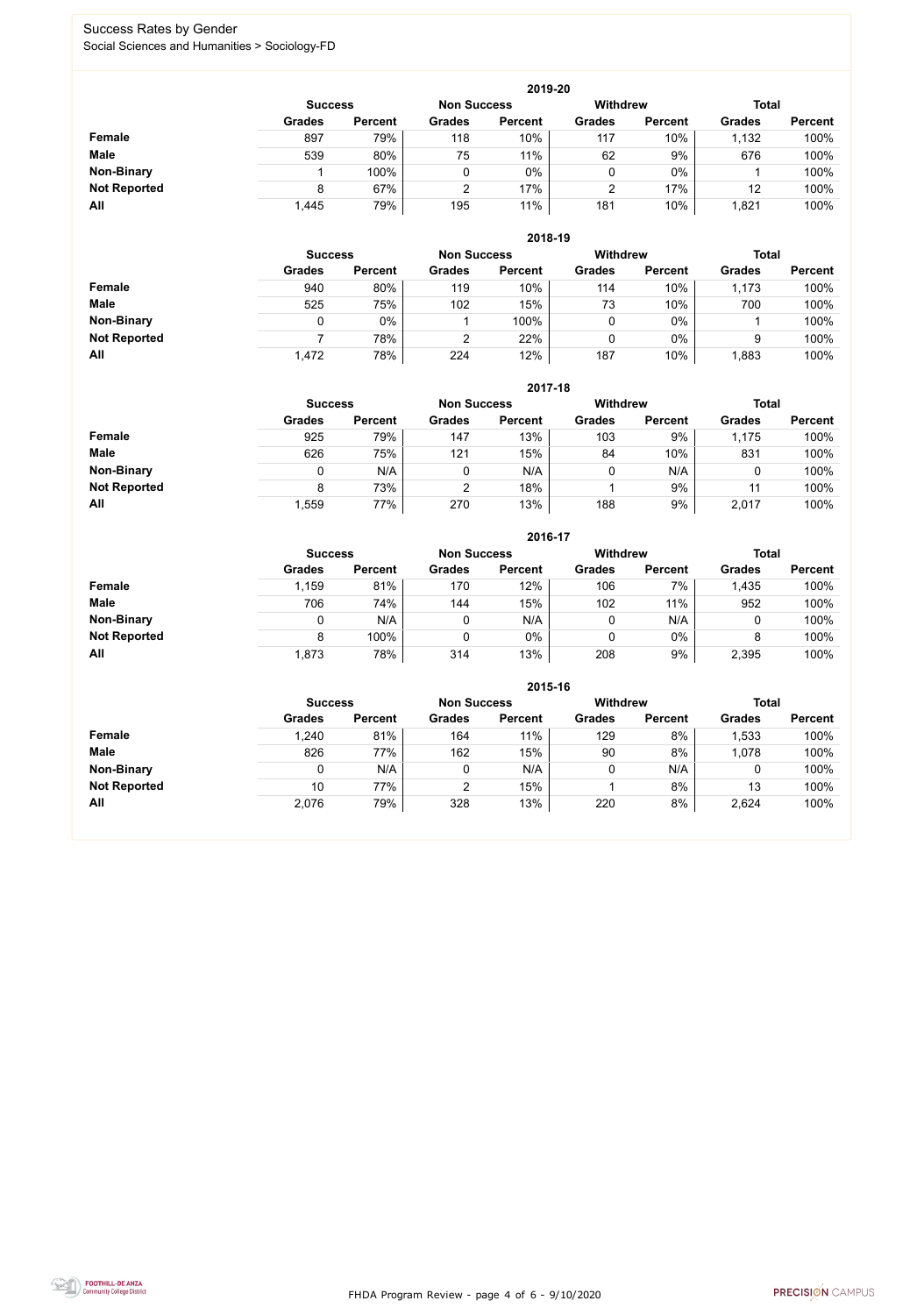FHDA Program Review - page 5 of 6 - 9/10/2020



### Success Rates by Age Social Sciences and Humanities > Sociology-FD

|            | 2019-20        |                    |               |                 |               |                |               |                |  |
|------------|----------------|--------------------|---------------|-----------------|---------------|----------------|---------------|----------------|--|
|            | <b>Success</b> | <b>Non Success</b> |               | <b>Withdrew</b> |               | <b>Total</b>   |               |                |  |
|            | <b>Grades</b>  | <b>Percent</b>     | <b>Grades</b> | <b>Percent</b>  | <b>Grades</b> | <b>Percent</b> | <b>Grades</b> | <b>Percent</b> |  |
| 19 or less | 487            | 80%                | 64            | 11%             | 57            | 9%             | 608           | 100%           |  |
| $20 - 24$  | 725            | 80%                | 96            | 11%             | 87            | 10%            | 908           | 100%           |  |
| 25-39      | 210            | 76%                | 34            | 12%             | 32            | 12%            | 276           | 100%           |  |
| $40 +$     | 23             | 79%                |               | 3%              | 5             | 17%            | 29            | 100%           |  |
| All        | 1,445          | 79%                | 195           | 11%             | 181           | 10%            | 1,821         | 100%           |  |

|            | 2018-19                              |                |               |                |                 |                |               |                |  |
|------------|--------------------------------------|----------------|---------------|----------------|-----------------|----------------|---------------|----------------|--|
|            | <b>Non Success</b><br><b>Success</b> |                |               |                | <b>Withdrew</b> |                | <b>Total</b>  |                |  |
|            | <b>Grades</b>                        | <b>Percent</b> | <b>Grades</b> | <b>Percent</b> | <b>Grades</b>   | <b>Percent</b> | <b>Grades</b> | <b>Percent</b> |  |
| 19 or less | 493                                  | 80%            | 71            | 12%            | 53              | 9%             | 617           | 100%           |  |
| $20 - 24$  | 762                                  | 78%            | 129           | 13%            | 92              | 9%             | 983           | 100%           |  |
| 25-39      | 203                                  | 77%            | 22            | 8%             | 39              | 15%            | 264           | 100%           |  |
| $40 +$     | 14                                   | 74%            | ◠             | 11%            | 3               | 16%            | 19            | 100%           |  |
| All        | 1,472                                | 78%            | 224           | 12%            | 187             | 10%            | ,883          | 100%           |  |

|            | 2017-18                              |                |               |                |                 |                |               |                |  |
|------------|--------------------------------------|----------------|---------------|----------------|-----------------|----------------|---------------|----------------|--|
|            | <b>Non Success</b><br><b>Success</b> |                |               |                | <b>Withdrew</b> |                | <b>Total</b>  |                |  |
|            | <b>Grades</b>                        | <b>Percent</b> | <b>Grades</b> | <b>Percent</b> | <b>Grades</b>   | <b>Percent</b> | <b>Grades</b> | <b>Percent</b> |  |
| 19 or less | 416                                  | 78%            | 70            | 13%            | 47              | 9%             | 533           | 100%           |  |
| $20 - 24$  | 915                                  | 76%            | 167           | 14%            | 116             | 10%            | 1,198         | 100%           |  |
| 25-39      | 207                                  | 81%            | 27            | 11%            | 22              | $9\%$          | 256           | 100%           |  |
| $40 +$     | 21                                   | 70%            | 6             | 20%            | 2<br>J          | 10%            | 30            | 100%           |  |
| All        | ,559                                 | 77%            | 270           | 13%            | 188             | 9%             | 2,017         | 100%           |  |

|            | 2016-17        |                |               |                    |                 |                |               |                |  |
|------------|----------------|----------------|---------------|--------------------|-----------------|----------------|---------------|----------------|--|
|            | <b>Success</b> |                |               | <b>Non Success</b> | <b>Withdrew</b> |                | <b>Total</b>  |                |  |
|            | <b>Grades</b>  | <b>Percent</b> | <b>Grades</b> | <b>Percent</b>     | <b>Grades</b>   | <b>Percent</b> | <b>Grades</b> | <b>Percent</b> |  |
| 19 or less | 626            | 81%            | 95            | 12%                | 54              | 7%             | 775           | 100%           |  |
| $20 - 24$  | 1,035          | 78%            | 180           | 14%                | 117             | 9%             | 1,332         | 100%           |  |
| 25-39      | 192            | 73%            | 38            | 14%                | 33              | 13%            | 263           | 100%           |  |
| $40 +$     | 20             | 80%            |               | 4%                 | 4               | 16%            | 25            | 100%           |  |
| <b>All</b> | 1,873          | 78%            | 314           | 13%                | 208             | 9%             | 2,395         | 100%           |  |

|            | 2015-16                              |                |               |                |                 |                |               |                |  |
|------------|--------------------------------------|----------------|---------------|----------------|-----------------|----------------|---------------|----------------|--|
|            | <b>Non Success</b><br><b>Success</b> |                |               |                | <b>Withdrew</b> |                | <b>Total</b>  |                |  |
|            | <b>Grades</b>                        | <b>Percent</b> | <b>Grades</b> | <b>Percent</b> | <b>Grades</b>   | <b>Percent</b> | <b>Grades</b> | <b>Percent</b> |  |
| 19 or less | 734                                  | 81%            | 111           | 12%            | 58              | 6%             | 903           | 100%           |  |
| $20 - 24$  | 1,102                                | 78%            | 182           | 13%            | 132             | 9%             | 1,416         | 100%           |  |
| 25-39      | 213                                  | 79%            | 31            | 11%            | 26              | 10%            | 270           | 100%           |  |
| $40 +$     | 27                                   | 77%            | 4             | 11%            | 4               | 11%            | 35            | 100%           |  |
| All        | 2,076                                | 79%            | 328           | 13%            | 220             | 8%             | 2,624         | 100%           |  |